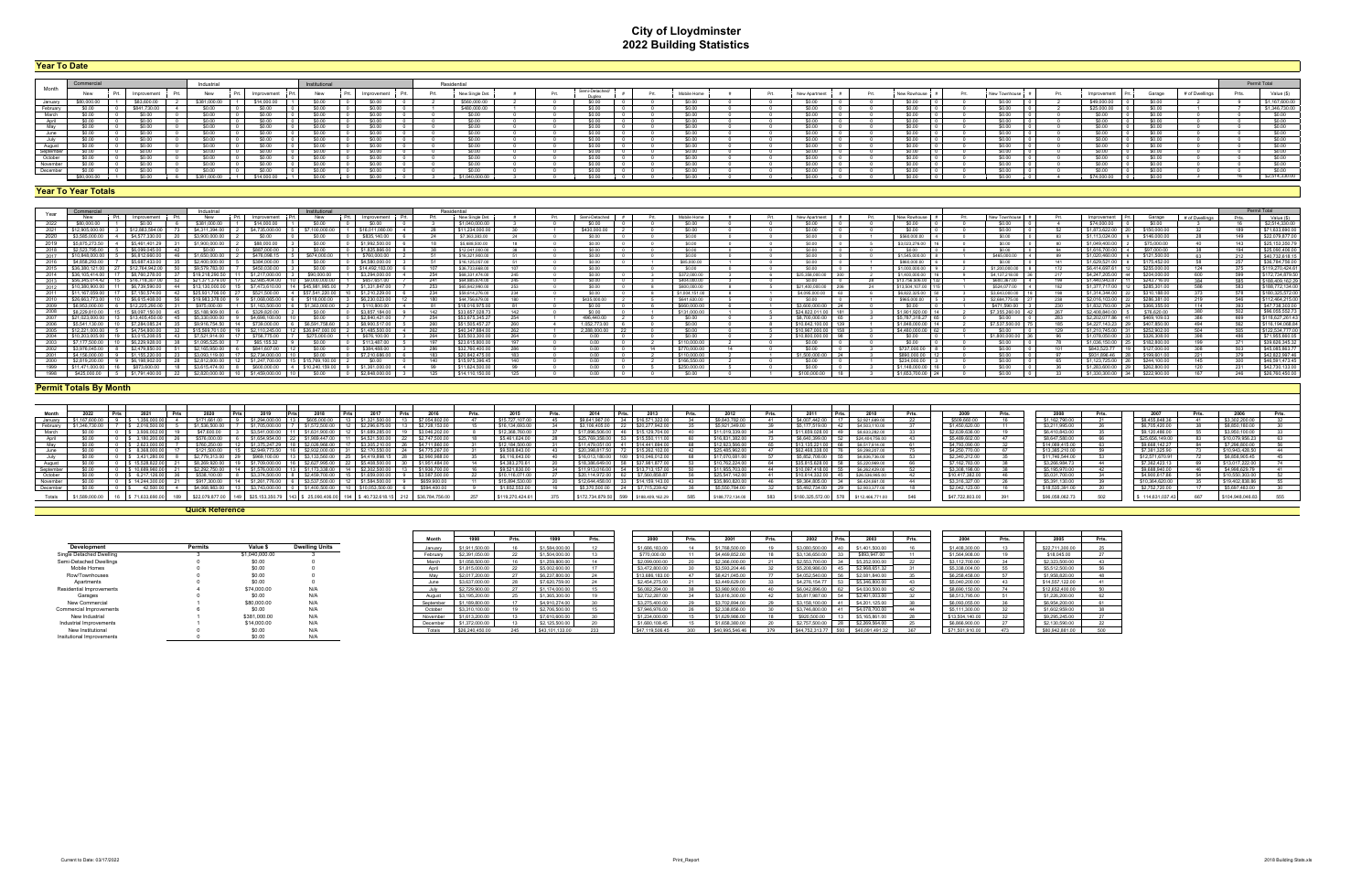### **Alberta**

### **Monthly Totals**

|           | Residential |                 |    |     |                    |           | Prt | Commercial \$  | Prt | Industrial \$  | Prt | Institutional \$ | <b>Total Permits</b> |                |           |                 | Prts | Value \$         | <b>Dwel</b> |
|-----------|-------------|-----------------|----|-----|--------------------|-----------|-----|----------------|-----|----------------|-----|------------------|----------------------|----------------|-----------|-----------------|------|------------------|-------------|
|           | Prt         | New Dwelling \$ | #  | Prt | Improvement \$ Prt | Garage \$ |     |                |     |                |     |                  | Permits              | Value \$       | Dwellings |                 |      |                  |             |
| January   |             | \$560,000.00    |    |     | \$39,000.00        | \$0.00    | -3  | \$163,600.00   |     | $$14,000.00$ ( |     | \$0.00           |                      | \$776,600.00   |           | January         |      | \$1,167,600.00   |             |
| February  |             | \$480,000.00    |    |     | $$10,000.00$ 0     | \$0.00    |     | \$841,730.00   |     | $$0.00$ (      |     | \$0.00           |                      | \$1,331,730.00 |           | February        |      | \$1,346,730.00   |             |
| March     |             | \$0.00          |    |     | \$0.00             | \$0.00    |     | \$0.00         |     | $$0.00$ (      |     | \$0.00           |                      | \$0.00         |           | March           |      | $$0.00$ 0        |             |
| April     |             | \$0.00          |    |     | \$0.00             | \$0.00    |     | \$0.00         |     | $$0.00$ $C$    |     | \$0.00           |                      | \$0.00         |           | April           |      | $$0.00$ 0        |             |
| May       |             | \$0.00          |    |     | \$0.00             | \$0.00    |     | \$0.00         |     | $$0.00$ (      |     | \$0.00           |                      | \$0.00         |           | May             |      | \$0.00 0         |             |
| June      |             | \$0.00          |    |     | \$0.00             | \$0.00    |     | \$0.00         |     | $$0.00$ (      |     | \$0.00           |                      | \$0.00         |           | June            |      | $$0.00$ 0        |             |
| July      |             | \$0.00          |    |     | \$0.00             | \$0.00    |     | \$0.00         |     | $$0.00$ (      |     | \$0.00           |                      | \$0.00         |           | July            |      | $$0.00$ 0        |             |
| August    |             | \$0.00          |    |     | \$0.00             | \$0.00    |     | \$0.00         |     | $$0.00$ $C$    |     | \$0.00           |                      | \$0.00         |           | August          |      | $$0.00$ 0        |             |
| September |             | \$0.00          |    |     | \$0.00             | \$0.00    |     | \$0.00         |     | $$0.00$ (      |     | \$0.00           |                      | \$0.00         |           | September       |      | $$0.00$ 0        |             |
| October   |             | \$0.00          |    |     | \$0.00             | \$0.00    |     | \$0.00         |     | $$0.00$ (      |     | \$0.00           |                      | \$0.00         |           | October         |      | \$0.00 0         |             |
| November  |             | \$0.00          |    |     | \$0.00             | \$0.00    |     | \$0.00         |     | $$0.00$ $C$    |     | \$0.00           |                      | \$0.00         |           | November        |      | \$0.00 0         |             |
| December  |             | \$0.00          |    |     | \$0.00             | \$0.00    |     | $$0.00$ 0      |     | $$0.00$ 0      |     | \$0.00           |                      | \$0.00         |           | December        |      | $$0.00$ 0        |             |
|           |             |                 |    |     |                    |           |     |                |     |                |     |                  |                      |                |           |                 |      |                  |             |
| Total     |             | \$1,040,000.00  | -3 |     | \$49,000.00        | \$0.00    |     | \$1,005,330.00 |     | \$14,000.00 0  |     | \$0.00           | 13                   | \$2,108,330.00 |           | Year To Date 16 |      | \$2,514,330.00 3 |             |
|           |             |                 |    |     |                    |           |     |                |     |                |     |                  |                      |                |           |                 |      |                  |             |

% of Total Permits 81.25% 83.85% 100.00%

### **Saskatchewan**

|           |            | Residential     |          |             |                |                |           | Prt      | Commercial \$ | Prt      | Industrial \$ | Prt | Institutional \$ | <b>Total Permits</b> |              |             |
|-----------|------------|-----------------|----------|-------------|----------------|----------------|-----------|----------|---------------|----------|---------------|-----|------------------|----------------------|--------------|-------------|
|           | <b>Prt</b> | New Dwelling \$ |          | Prt         | Improvement \$ | Prt            | Garage \$ |          |               |          |               |     |                  | Permits              | Value \$     | Dwellings   |
| January   | 0          | \$0.00          |          |             | \$10,000.00    | $\overline{0}$ | \$0.00    |          | \$0.00        |          | \$381,000.00  | 0   | \$0.00           | 2                    | \$391,000.00 | 0           |
| February  | 0          | \$0.00          |          |             | \$15,000.00    | - 0            | \$0.00    | - 0      | \$0.00        | 0        | \$0.00        | 0   | \$0.00           |                      | \$15,000.00  | $\mathbf 0$ |
| March     | 0          | \$0.00          |          | 0           | \$0.00         | 0              | \$0.00    |          | \$0.00        |          | \$0.00        | 0   | \$0.00           | 0                    | \$0.00       | 0           |
| April     | 0          | \$0.00          |          | 0           | \$0.00         | 0              | \$0.00    |          | \$0.00        |          | \$0.00        | 0   | \$0.00           | 0                    | \$0.00       | 0           |
| May       | 0          | \$0.00          |          | $\mathbf 0$ | \$0.00         | 0              | \$0.00    |          | \$0.00        |          | \$0.00        | 0   | \$0.00           | 0                    | \$0.00       | 0           |
| June      | 0          | \$0.00          |          | 0           | \$0.00         | -0             | \$0.00    |          | \$0.00        | 0        | \$0.00        | 0   | \$0.00           | 0                    | \$0.00       | 0           |
| July      | 0          | \$0.00          |          | 0           | \$0.00         | -0             | \$0.00    |          | \$0.00        |          | \$0.00        | 0   | \$0.00           | 0                    | \$0.00       | 0           |
| August    | 0          | \$0.00          |          | 0           | \$0.00         | -0             | \$0.00    |          | \$0.00        |          | \$0.00        | 0   | \$0.00           | 0                    | \$0.00       | 0           |
| September | 0          | \$0.00          |          | 0           | \$0.00         | -0             | \$0.00    |          | \$0.00        |          | \$0.00        | 0   | \$0.00           | 0                    | \$0.00       | 0           |
| October   | 0          | \$0.00          |          | 0           | \$0.00         | - 0            | \$0.00    |          | \$0.00        |          | \$0.00        | 0   | \$0.00           | 0                    | \$0.00       | $\Omega$    |
| November  | 0          | \$0.00          |          | 0           | \$0.00         | $\overline{0}$ | \$0.00    |          | \$0.00        |          | \$0.00        | 0   | \$0.00           | 0                    | \$0.00       | 0           |
| December  |            | \$0.00          |          | 0           | \$0.00         | $\bf{0}$       | \$0.00    | -0       | \$0.00        | <b>U</b> | \$0.00        | - 0 | \$0.00           | 0                    | \$0.00       | 0           |
|           |            |                 |          |             |                |                |           |          |               |          |               |     |                  |                      |              |             |
| Total     |            | \$0.00          | $\Omega$ | 2           | \$25,000.00    | $\Omega$       | \$0.00    | $\Omega$ | \$0.00        |          | \$381,000.00  | O   | \$0.00           |                      | \$406,000.00 |             |
|           |            |                 |          |             |                |                |           |          |               |          |               |     |                  |                      |              |             |

% of Total Permits 18.75% 16.15% 0.00%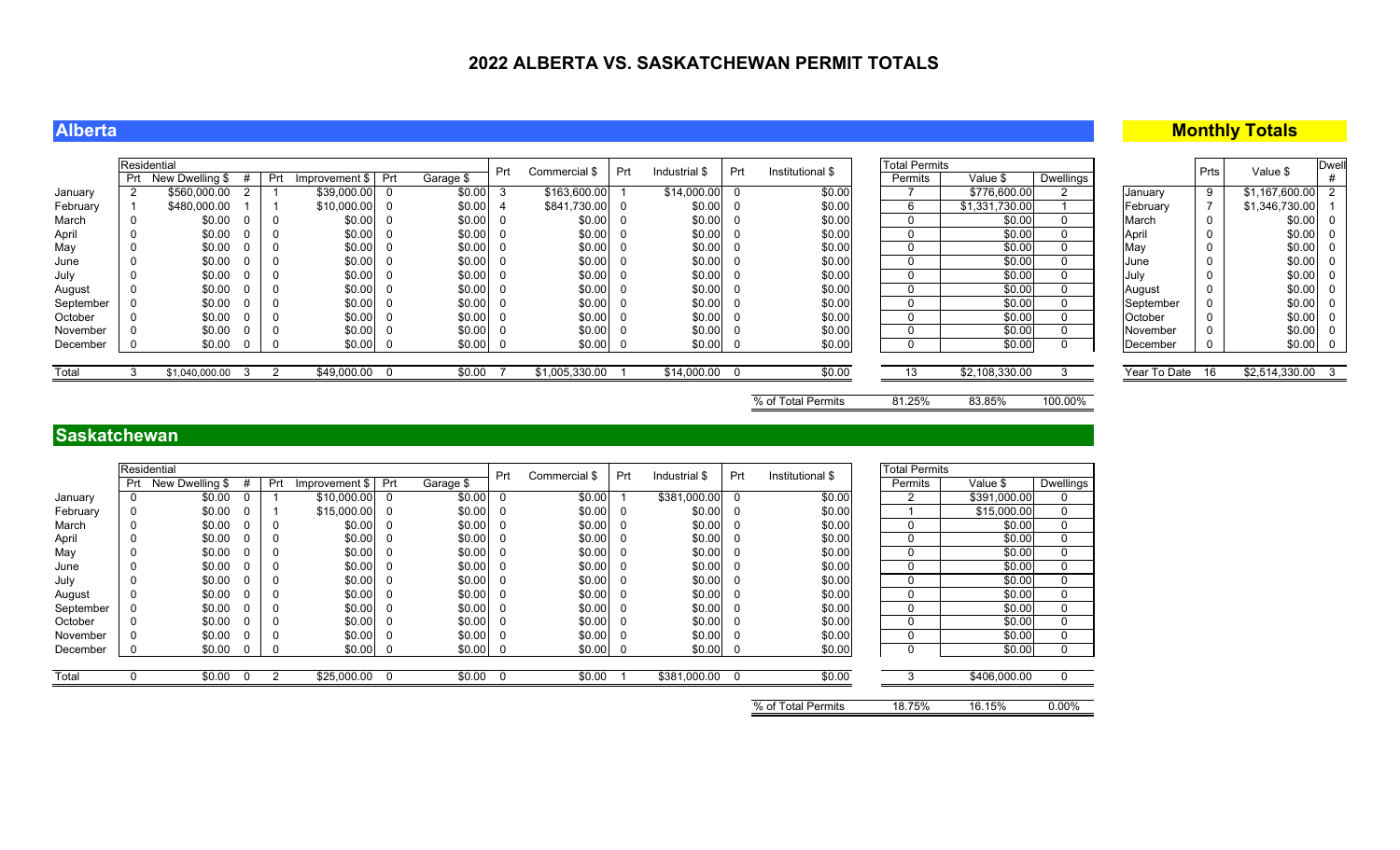









New Dwellings in February

## **February 2022 - Permits Issued**



# **February 2022- Construction Values**



# **2022 Construction Values Total**



| Year                      | 2018         | 2019         | 2020         | 2021        | 2022        |
|---------------------------|--------------|--------------|--------------|-------------|-------------|
| # of Permits              | 194          | 151          | 136          |             | 16          |
| <b>Consturction Value</b> | \$25,090,406 | \$25,153,350 | \$16,555,494 | \$1,356,000 | \$1,346,730 |
| # of New Dwellings        | 38           | 40           |              |             |             |